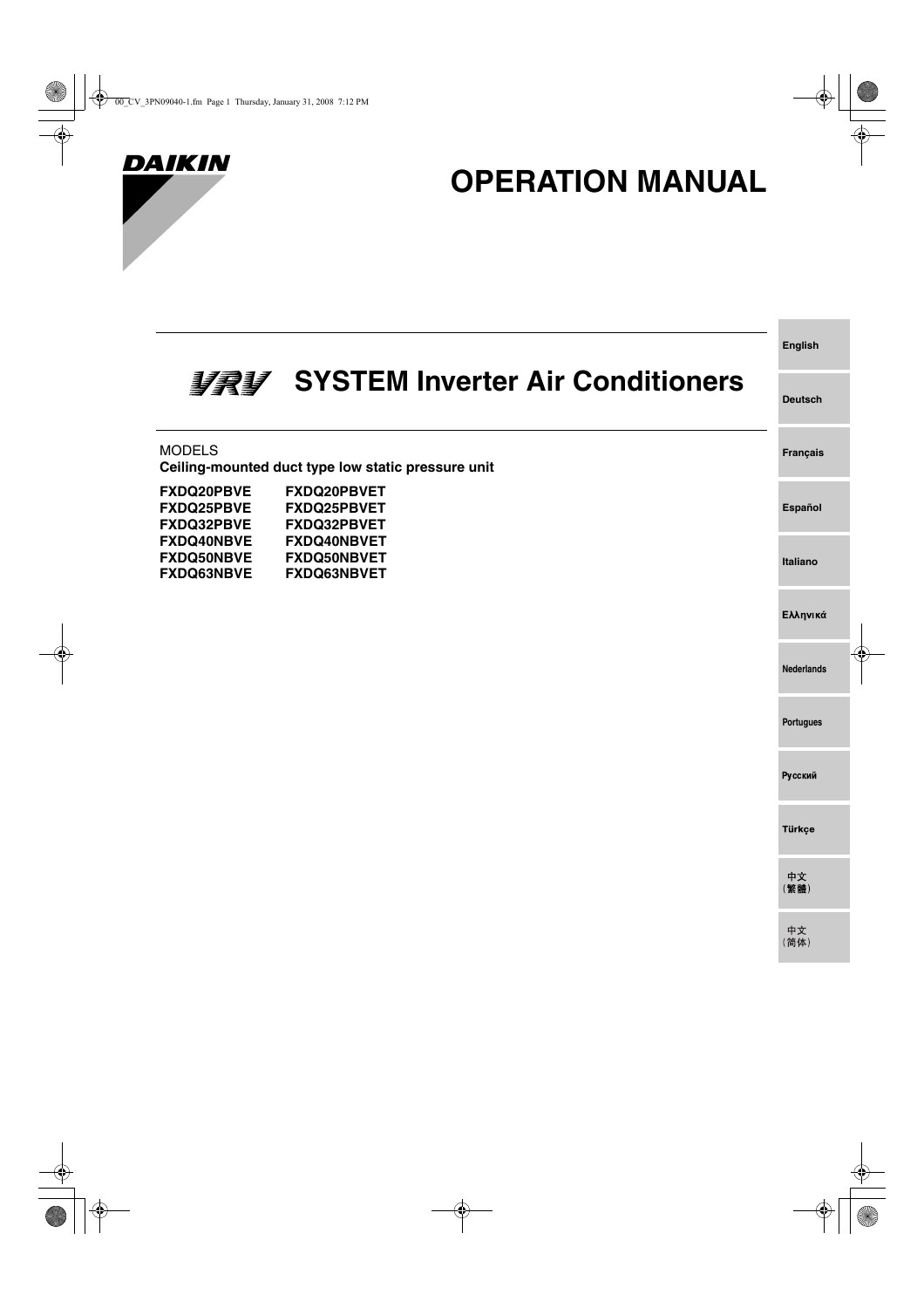Thank you for purchasing this Daikin air conditioner.

Carefully read this operation manual before using the air conditioner.

This operation manual is prepared for only the indoor unit. To understand the whole set fully, read this manual together with the operation manual for the outdoor unit.

The next items are described in the operation manual for the outdoor unit.

- Part names and functions of remote controller
- Operation procedure
- Troubleshooting

For the warranty card, receive it from your dealer and store it with this operation manual.

Vielen Dank für den Kauf einer Klimaanlage von Daikin.

Lesen Sie dieses Betriebshandbuch vor Inbetriebnahme der Klimaanlage sorgfältig durch.

In diesem Handbuch wird nur die Installation der Raumeinheit beschrieben. Um die Gesamtanlage zu verstehen, lesen sie dieses Handbuch zusammen mit dem Handbuch der Außeneinheit.

In der Bedienungsanleitung der Außeneinheit finden Sie Details zu den folgenden Punkten.

- Teilebezeichnungen und Funktionen der Fernbedienung<br>• Bedienung
- **Bedienung**
- Fehlersuche

Verwahren Sie die Garantiekarte, die Sie von Ihrem Händler erhalten, zusammen mit dieser Bedienungsanleitung auf.

Nous vous remercions pour votre acquisition de ce système de climatisation Daikin.

Lisez attentivement ce manuel avant d'utiliser le climatiseur.

Ce mode d'emploi ne concerne que l'unité intérieure. Pour bien comprendre tout le système, lisez ce mode d'emploi et celui de l'unité extérieure.

Les points suivants sont décrits dans le mode d'emploi de l'unité extérieure.

- Nom des pièces et fonctions de la télécommande
- Procédure d'utilisation
- Dépannage

Faites-vous remettre le bon de garantie par votre revendeur et rangez-le avec le mode d'emploi.

Le agradecemos la compra de este acondicionador de aire Daikin.

Lea cuidadosamente el manual de funcionamiento antes de utilizar el acondicionador de aire.

Este manual de uso hace referencia únicamente a la unidad interior. Para obtener información de todo el conjunto, lea este manual junto con el manual de uso para la unidad exterior.

Los siguientes elementos se describen en el manual de uso de la unidad exterior.

- Nombres de componentes y funciones del control remoto<br>• Procedimiento de funcionamiento
- Procedimiento de funcionamiento
- Solución de problemas

Solicite la tarjeta de garantía a su concesionario y guárdela con este manual de uso.

La ringraziamo di aver acquistato questo condizionatore d'aria Daikin.

Leggere attentamente questo manuale prima di utilizzare il condizionatore.

Questo manuale di istruzioni riguarda solo l'unità interna. Per imparare a usare l'intero sistema, leggere questo manuale insieme al manuale di istruzioni dell'unità esterna.

Le voci seguenti vengono trattate nel manuale di istruzioni dell'unità esterna.

• Nome delle parti e funzioni del telecomando

- Procedure operative
- Risoluzione dei problemi

Per quanto riguarda il certificato di garanzia, esso viene consegnato al cliente dal rivenditore e il cliente è invitato a conservarlo insieme al manuale di istruzioni.

Σας ευχαριστούμε που αγοράσατε αυτή την κλιματιστική συσκευή της Daikin.

Διαβάστε προσεκτικά αυτό το εγχειρίδιο χρήσης πριν χρησιμοποιήσετε την κλιματιστική συσκευή.

Το παρόν εγχειρίδιο λειτουργίας έχει ετοιμαστεί μόνο για την εσωτερική μονάδα. Για την πλήρη κατανόηση όλου του συνόλου, διαβάστε το παρόν εγχειρίδιο μαζί με το εγχειρίδιο λειτουργίας της εξωτερικής μονάδας.

Τα επόμενα αντικείμενα περιγράφονται στο εγχειρίδιο λειτουργίας της εξωτερικής μονάδας.

- Όνομα ανταλλακτικών και λειτουργία του τηλεχειριστηρίου
- Διαδικασία λειτουργίας
- Αντιμετώπιση προβλημάτων

Για την κάρτα εγγύησης, παραλάβετέ την από τον αντιπρόσωπο σας και κρατήστε την μαζί με το εγχειρίδιο λειτουργίας.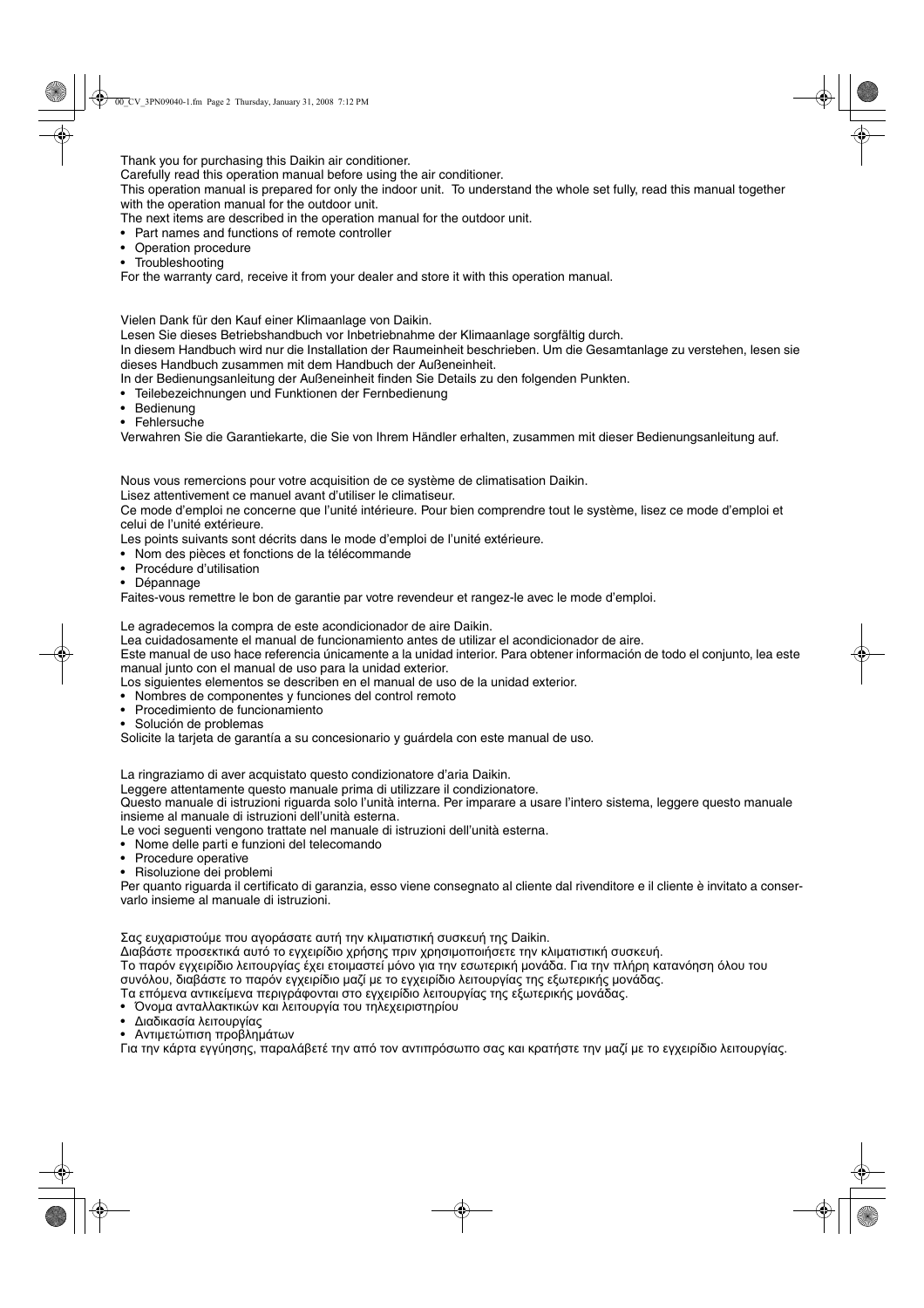Wij danken u voor de a ankoop van deze Daikin-airconditioner.

Lees deze bedrijtshandleiding aandachtig door voordat u de airconditioner gebruikt.

Deze bedieningshandleiding is alleen bedoeld voor de binnenunit. Lees deze handleiding en de bedieningshandleiding voor de buitenunit aandachtig door om de werking van het hele systeem te begrijpen.

In de bedieningshandleiding voor de buitenunit zijn de volgende items zijn beschreven.

- Onderdeelnamen en functies van de afstandsbediening
- Bedieningsprocedure  $\bullet$
- Storingen verhelpen

Bewaar de garantiekaart die u van uw leverancier ontvangt bij deze bedieningshandleiding.

Obrigado pela sua compra deste aparelho de ar condicionado Daikin.

Leia com atenção este manual de operação antes de proceder à utilização do aparelho de ar condicionado. Este manual de utilização destina-se exclusivamente à unidade interior. Para entender exaustivamente a totalidade do aparelho, leia este manual em coniunto com o manual de utilização da unidade exterior.

Os itens sequintes são descritos no manual de utilização da unidade exterior.

- Nomes de pecas e funções do controlador remoto
- Procedimento de funcionamento · Resolucão de Problemas

Relativamente ao cartão de garantia, obtenha-o junto do representante e guarde-o com este manual de funcionamento.

Благодарим за покупку кондиционера Daikin.

До начала работы с кондиционером внимательно изучите данное руководство по эксплуатации. Данное руководство по эксплуатации относится только к комнатному блоку. Для того чтобы полностью ознакомиться с комплектом, прочтите данное руководство вместе с руководством по эксплуатации наружного блока.

В руководстве по эксплуатации наружного блока приводится описание следующих пунктов.

• Наименования частей и функции удаленного контроллера

- Процедура эксплуатации
- Поиск и устранение неисправностей

Получите у Вашего дилера гарантийный талон и храните его вместе с данным руководством по эксплуатации.

Daikin klima satın aldığınız için tesekkür ederiz.

Klimanızı kullanmadan önce bu kullanma kılavuzunu dikkatlice okuyunuz.

Bu isletme elkitabı sadece iç ünite için hazırlanmıştır. Tüm seti tam anlamak için, bu elkitabını dış ünitenin isletme elkitabıyla birlikte okuyun.

Asağıdaki öğeler, dıs ünitenin isletme elkitabında acıklanmıştır.

- · Parca adları ve uzaktan kumandanın islevleri
- Calısma prosedürü
- Arıza giderme

Garanti kartını satıcınızdan alın ve bu isletme elkitabıyla birlikte saklayın.

感謝您購買大金空調機。 爲確保正確使用本空調機,請務必仔細閲讀本使用説明書。 本書爲室内機專用的使用説明書,請參照室外機使用説明書一起閲讀。 以下項目在室外機使用説明書中記載。 • 遙控器各部分名稱及其功能

- 操作步驟
- 故障診斷

請將購買本機後銷售商給您的保修證與本使用説明書一起妥善保管好。

感谢您购买大金空调机。 为确保正确使用本空调机, 请务必仔细阅读本使用说明书。 本书为室内机专用的使用说明书, 请参照室外机使用说明书一起阅读。 以下项目在室外机使用说明书中记载。 · 遥控器各部分名称及其功能

- 操作步骤
- 故障诊断

请将购买本机后销售商给您的保修证与本使用说明书一起妥善保管好。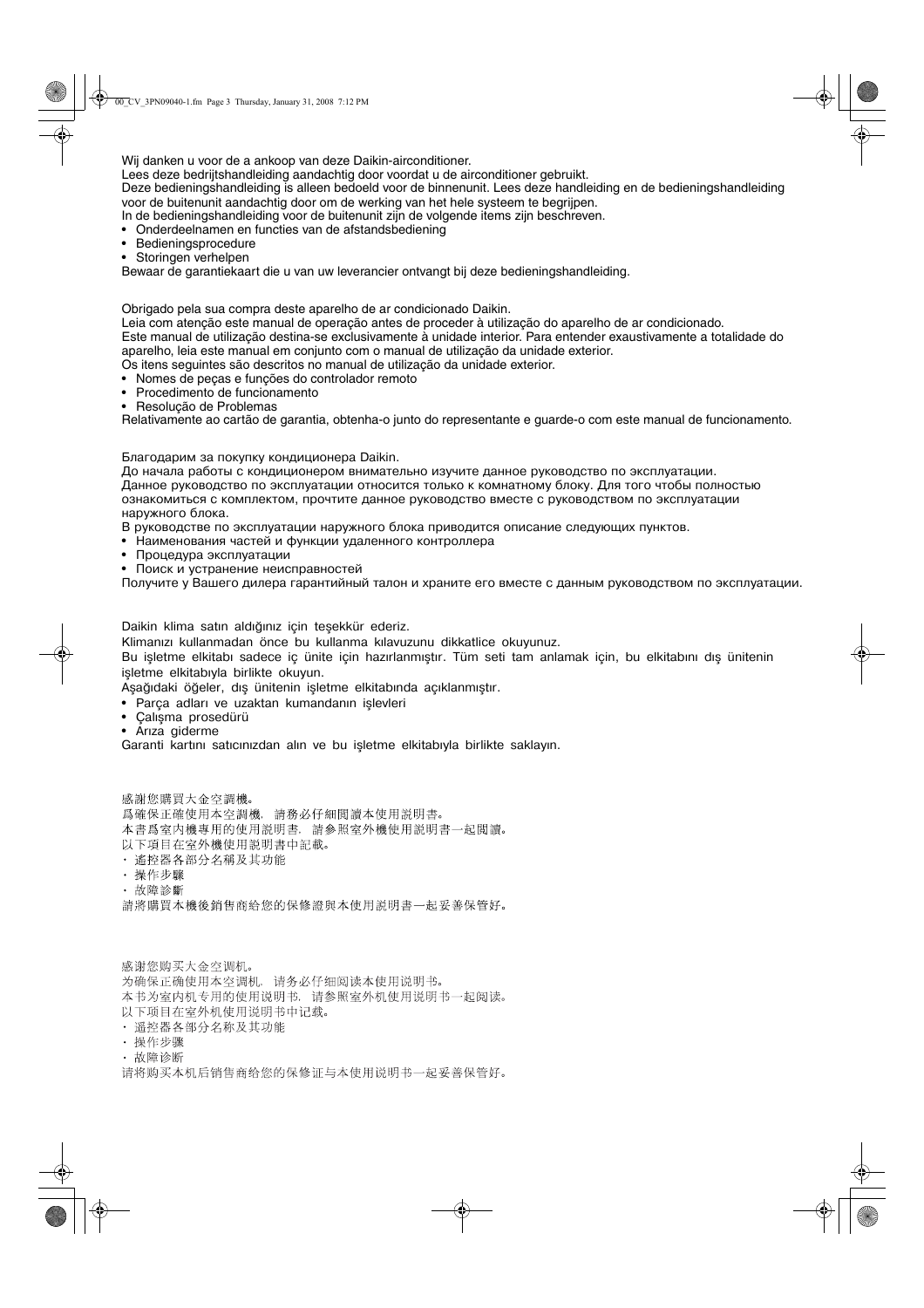## **Part name and functions**



#### **In case of suction from bottom side**

**In case of suction from back side**

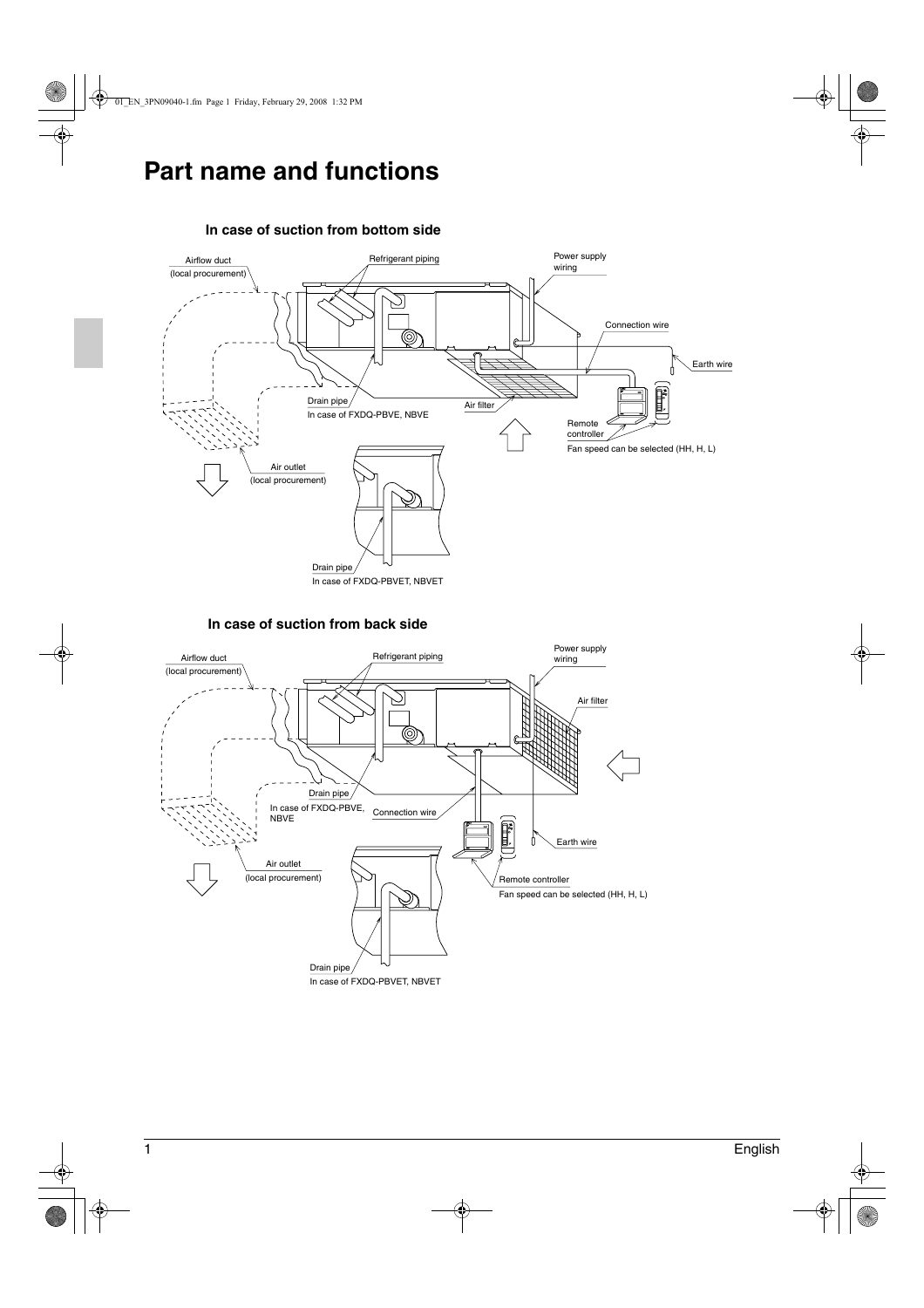## **Important information regarding the refrigerant used**

This product contains fluorinated greenhouse gases covered by the Kyoto Protocol.

Refrigerant type: R410A

 $GWP<sup>(1)</sup>$  value: 1975

 $<sup>(1)</sup>$  GWP = global warming potential</sup>

Periodical inspections for refrigerant leaks may be required depending on European or local legislation. Please contact your local dealer for more information.

## **Safety precautions**

To gain full advantage of the air conditioner's functions and to avoid malfunction due to mishandling, we recommend that you read this instruction manual carefully before use.

- This air conditioner is classified under "appliances not accessible to the general public".
- **The precautions described herein are classified as WARNING and CAUTION. They both contain important information regarding safety. Be sure to observe all precautions without fail.**
- **WARNING** ....... Failure to follow these instructions properly may result in personal injury or loss of life.
- **CAUTION** ........ Failure to observe these instructions properly may result in property damage or personal injury, which may be serious depending on the circumstances.

**After reading, keep this manual in a convenient place so that you can refer to it whenever necessary. If the equipment is transferred to a new user, be sure also to hand over the manual.**

- $-\wedge$  WARNING —
- **Consult your local dealer about installation work.**

Doing the work yourself may result in water leakage, electric shocks or fire hazards.

**• Consult your local dealer regarding modification, repair and maintenance of the air conditioner.**

Improper workmanship may result in water leakage, electric shocks or fire hazards.

**• Beware of fire in case of refrigerant leakage.** If the air conditioner is not operating correctly, i.e. not generating cool or warm air, refrigerant leakage could be the cause. Consult your dealer for assistance.

The refrigerant within the air conditioner is safe and normally does not leak.

However, in the event of a leakage, contact with a naked burner, heater or cooker may result in generation of noxious gas.

Do not longer use the air conditioner until a qualified service person confirms that the leakage has been repaired.

**• Consult your local dealer regarding relocation and reinstallation of the air conditioner.** Improper installation work may result in leakage, electric shocks or fire hazards.

## $-\triangle$  Caution –

**• Do not place objects in direct proximity of the outdoor unit and do not let leaves and other debris accumulate around the unit.** Leaves are a hotbed for small animals which can enter the unit. Once in the unit, such animals can cause malfunctions, smoke or fire when making contact with electrical parts.

## **Maintenance**

- $\wedge$  warning
- **Only a qualified person is allowed to perform maintenance without daily maintenance.**
- **Before touching any of connection wirings, be sure to turn off all power supply switches.**
- **Do not use flammable materials (e.g., hairspray or insecticide) near the product. Do not clean the product with organic solvents such as paint thinner.**

The use of organic solvents may cause crack damage to the product, electric shocks, or fire.

**• Contact professional personnel about attachment of accessories and be sure to use only accessories specified by the manufacturer.**

If a defect results from your own workmanship, it may result in water leaks, electric shock or fire.

## $-\wedge$  Caution  $-$

**• Before cleaning, be sure to stop unit operation, turn the breaker off or remove the power cord.**

Otherwise, an electric shock and injury may result.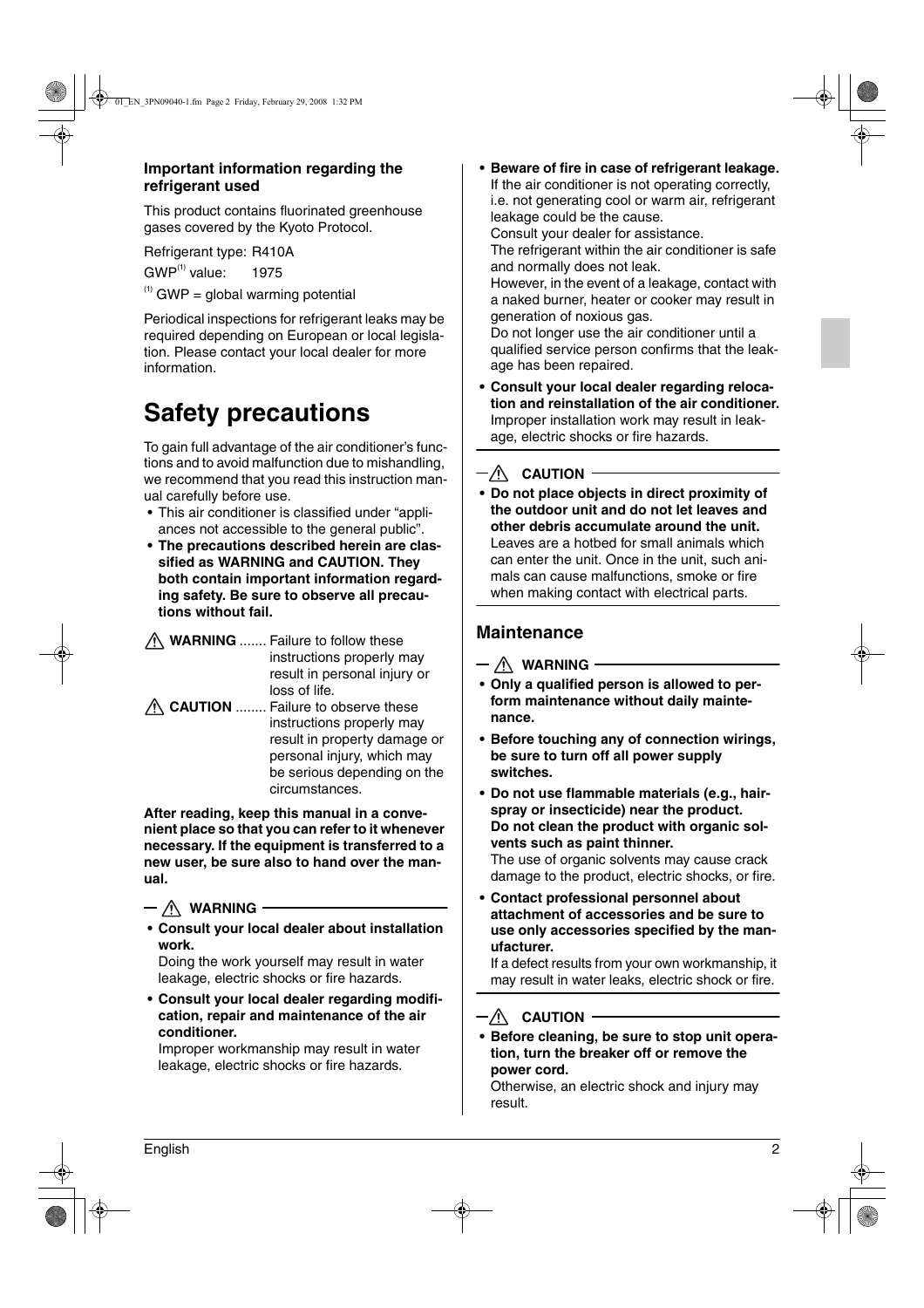- **Do not wash the air conditioner with water, as this may result in electric shocks or fire.**
- **Consult your dealer regarding cleaning the inside of the air conditioner.** Improper cleaning may cause breakage of plastic parts, water leakage and other damage as well as electric shocks.
- **Watch your steps at the time of air filter cleaning or inspection.**

High-place work is required, to which utmost attention must be paid.

If the scaffold is unstable, you may fall or topple down, thus causing injury.

## 〈Maintenance and inspection〉

- Clean the drain pan periodically. The drain pipes clogged with dust will cause water leakage.
- For cleaning, consult with your Daikin dealer. (Before each season when cooling or heating is required, clean the air conditioner.)
- If the area around the indoor unit is very dusty, use a dust-proof cover (local procurement).

〈Cleaning the inside of the indoor unit〉

• It is necessary to clean the inside of the indoor unit periodically. Since the cleaning requires special technologies, request a Daikin dealer to clean them.

**Daily maintenance:**

〈Cleaning the air filter〉

#### **Explanation**

- Removing the air filter except when cleaning the air conditioner may result in accidents.
- When the  $\mathbb{R}^{\square}$  mark is displayed on the remote controller, please clean the filter.
- When the operating time exceeds the designated time, this mark will be displayed.
- If using the air conditioner under very dusty environment, increase the frequency of air filter cleaning.
- When you want to change the setting time until the  $\mathbb{R}^{\square}$  mark is displayed, consult with your
	- dealer.

(The default factory setting is 2500 hours.)

• There are the following time, display pattern. 1250, 2500, 5000, 10000

#### **1. Remove the air filter.**



In case of bottom side In case of back side

**2. Clean it.**

## $-\wedge$  **CAUTION**

- Do not wash the air conditioner with hot water of more than 50°C. Doing so may result in discoloration or deformation.
- Never dry the filter by direct firing. Doing so may result in burning.
- For cleaning local procurements, consult with your dealer.
- (1) Use a vacuum cleaner (A) or wash the air filter (B) to remove dust and trash.
- (A) Remove dust and trash using a vacuum cleaner.



(B) Wash it with water. When the air filter is very dirty, use a soft brush and neutral detergent.

↓ Dewater and dry in the shade.



- **3. Attach the air filter.**
- **4. Push the "filter sign reset" button on the remote controller.**

The display " $\mathbb{R}^{\pm}$ " vanishes.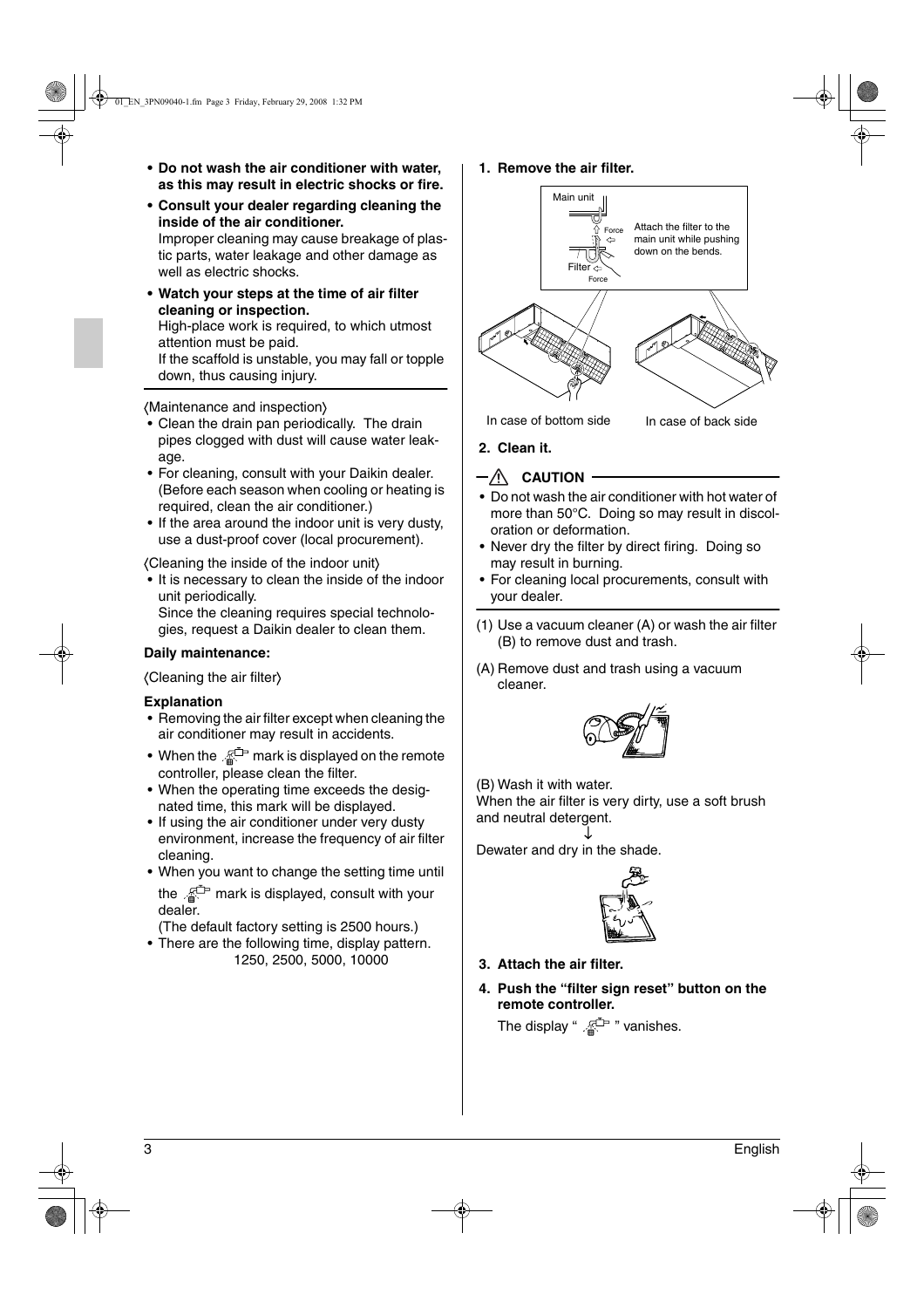## 〈Cleaning the air outlet and exterior〉

## $-\triangle$  **CAUTION**

- Do not use gasoline, benzene, thinner, polishing powder or liquid insecticide.
- Do not use hot water of 50°C or higher, as doing so may result in discoloration or deformation.
- (1) Clean with dry soft cloth. (When it is difficult to remove stains, use water or neutral detergent.)

#### **If the following phenomenon occurs, contact your dealer.**

## $-\wedge$  WARNING -

**• When the air conditioner is malfunctioning (giving off a burning odour, etc.) turn off power to the unit and contact your local dealer.**

Continued operation under such circumstances may result in a failure, electric shocks or fire hazards.

**• Contact your dealer.**

## **Phenomenon**

- If a safety device such as a fuse, a breaker or an earth leakage breaker frequently actuates; **Take the following actions before contact.** Do not turn on the main power switch.
- If the ON/OFF switch does not properly work; **Take the following actions before contact.** Turn off the main power switch.

#### **Phenomenon**

• Water leaks out from the air conditioner. **Take the following actions before contact.** Stop the operation.

#### **Phenomenon**

• The "OPERATION lamp", "INSPECTION display" or "UNIT No." is winking and lit, and "MAL-FUNCTION CODE" is displayed.



#### **Take the following actions before contact.**

Inform the dealer of the details being displayed on the remote controller.

## **Product type and running noise**

| Model No.<br>Model                                                          |                                    | FXDQ20<br>PBVE (T)      | FXDQ25<br>PBVE (T) | FXDO32 | FXDO40<br>PBVE (T) NBVE (T) NBVE (T) NBVE (T) | FXDQ50 | FXDQ63 |
|-----------------------------------------------------------------------------|------------------------------------|-------------------------|--------------------|--------|-----------------------------------------------|--------|--------|
| Type                                                                        | Function                           | Heat pump type          |                    |        |                                               |        |        |
|                                                                             | Combina-<br>tion system            | Separate type           |                    |        |                                               |        |        |
|                                                                             | Condenser<br>cooling<br>method     | Air cooling type        |                    |        |                                               |        |        |
|                                                                             | Air blowing<br>method              | Direct air-blowing type |                    |        |                                               |        |        |
|                                                                             | Rated cool-<br>ing capacity<br>(W) | 2200                    | 2800               | 3600   | 4500                                          | 5600   | 7100   |
|                                                                             | Rated heat-<br>ing capacity<br>(W) | 2500                    | 3200               | 4000   | 5000                                          | 6300   | 8000   |
| Operating sound<br>dB (A) (conver-<br>sion values under<br>noise-less room) |                                    | 33                      | 33                 | 33     | 34                                            | 35     | 36     |

#### **Explanation**

- The actual value during operation is higher than the indicated value under the influence of environmental noise and echo.
- The above data is subject to change by means of technological innovation.
- The operating sound is based on the rear side suction inlet, and the external static pressure 10Pa.

Operating sound for under suction inlet: [operating sound for rear side suction inlet] + 5dB.

However, when installation to which the external static pressure becomes low is carried out 5dB or more may go up.

## **After-sales service and maintenance**

#### **After-sales service:**

- **WARNING**
- **Consult your local dealer regarding modification, repair and maintenance of the air conditioner.**

Improper workmanship may result in water leakage, electric shocks or fire hazards.

**• Consult your local dealer regarding relocation and reinstallation of the air conditioner.** Improper installation work may result in leakage, electric shocks or fire hazards.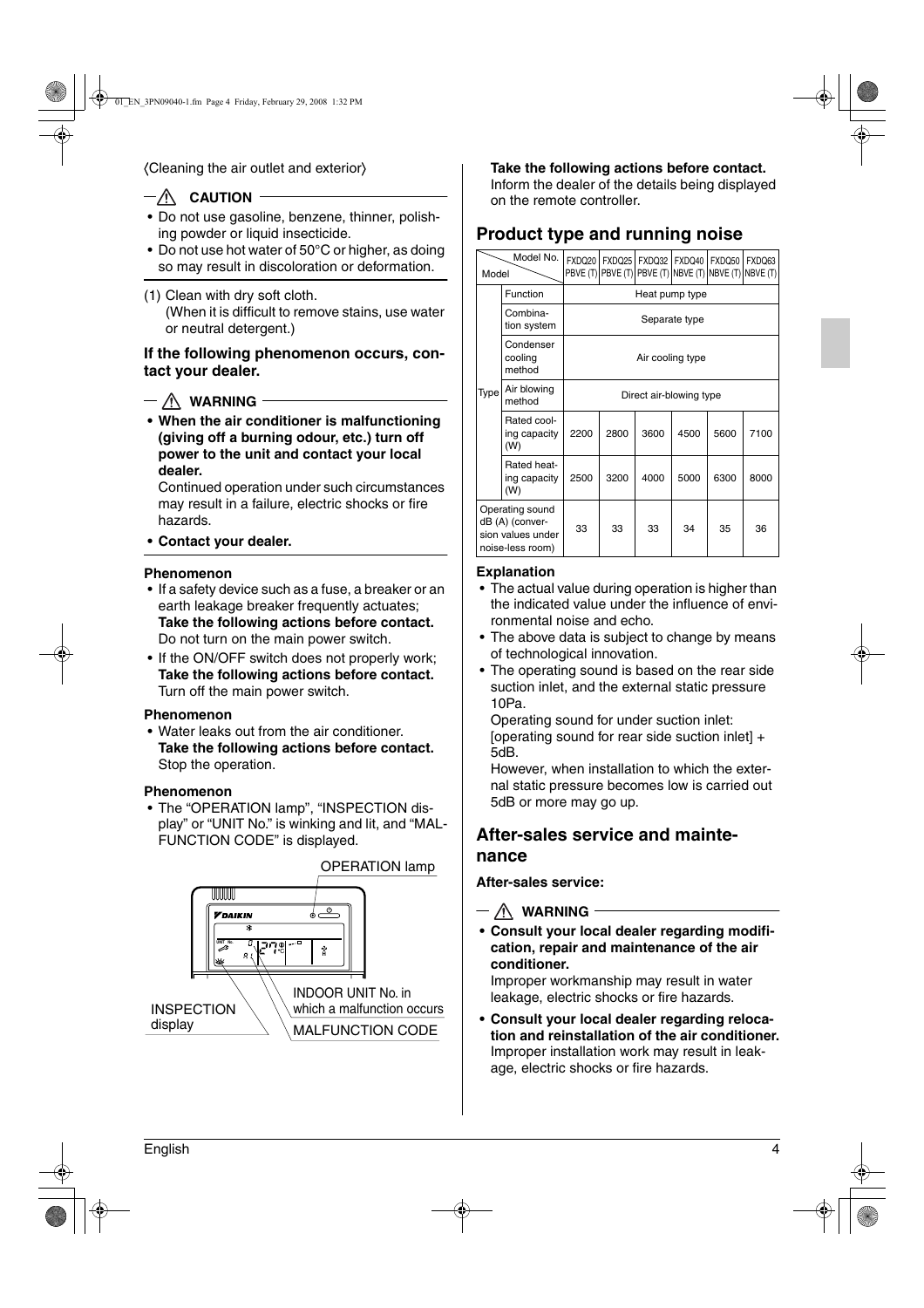**• Beware of fire in case of refrigerant leakage.** If the air conditioner is not operating correctly, i.e. not generating cool or warm air, refrigerant leakage could be the cause.

Consult your dealer for assistance.

The refrigerant within the air conditioner is safe and normally does not leak.

However, in the event of a leakage, contact with a naked burner, heater or cooker may result in generation of noxious gas.

Do not longer use the air conditioner until a qualified service person confirms that the leakage has been repaired.

- **When asking your dealer to repair, inform related staff of the details as follows:**
	- Product No. of air conditioner:
	- Refer to the warranty card. • Shipping date and installation date:
		- Refer to the warranty card.
	- Malfunction: Inform the staff of the defective details. (Malfunction code being displayed on the remote controller.)
	- Name, address, telephone number
- **Repair where the warranty term is expired** Contact your dealer. If necessary to repair, pay service is available.
- **Minimum storage period of important parts** Even after a certain type of air conditioner is discontinued, we at Daikin have the related important parts in stock for 9 years at least. The important parts indicate parts essential to operate the air conditioner.
- **Maintenance and inspection**

Since dust collects after using the unit for several years, the performance will be deteriorated to some extent.

It is recommended to request the technical staff to perform maintenance (pay service). For further details, consult with your dealer.

**• Where to call**

For after-sales service, etc., consult with your dealer.

**• When disposing the air conditioner, removing/installing and maintaining it, collect the refrigerant.**

### **Warranty period:**

• This product includes a warranty card. The warranty card is given to a customer after dealer staff fills out necessary items in the card. The customer should check the entered items and store it carefully.

- Warranty period: Within one year after installation. For further details, refer to the warranty card.
- If it is necessary to repair the air conditioner within the warranty period, contact your dealer and show your warranty card. If the warranty card is not shown, pay-service repair may be performed even though the warranty period is not expired.